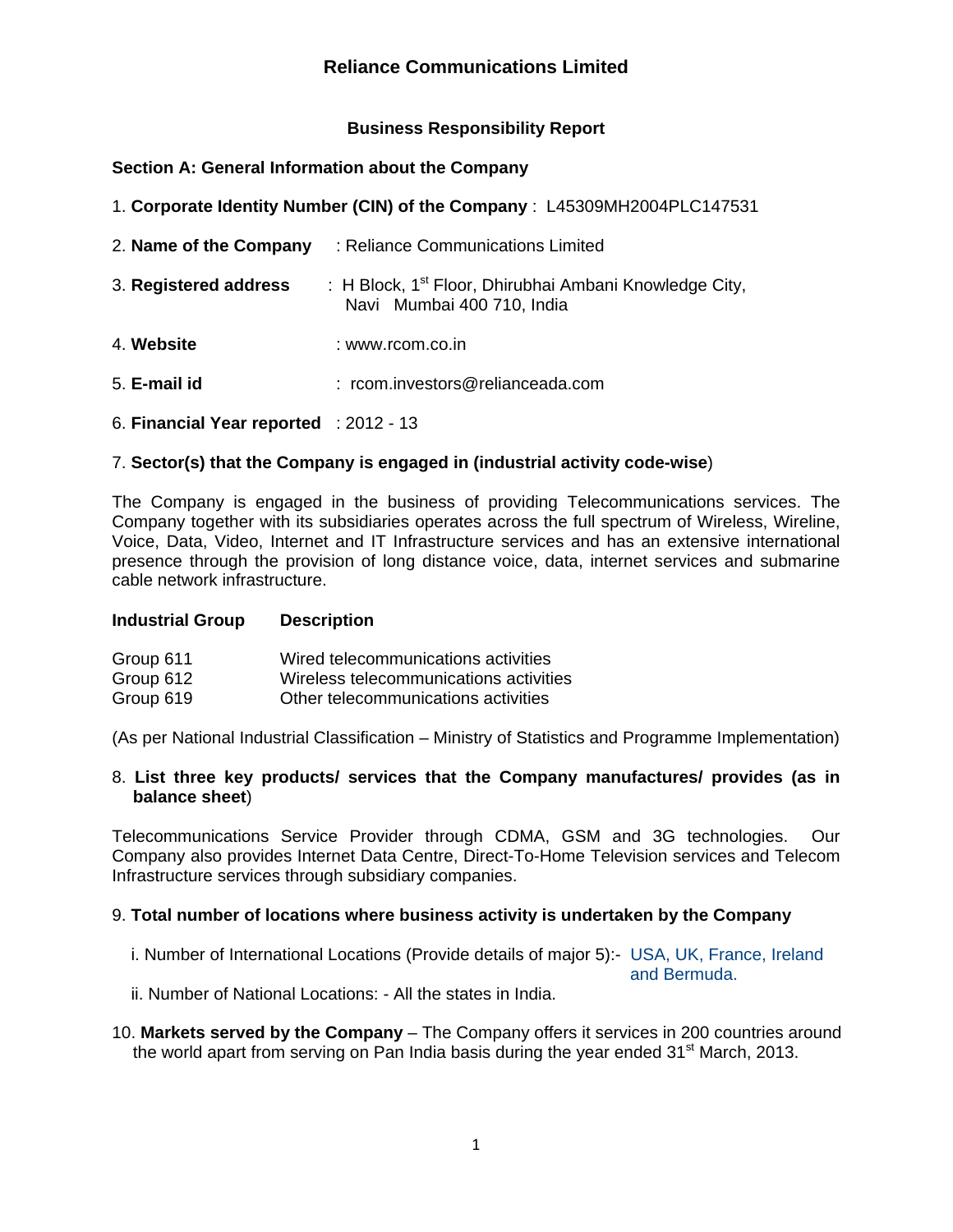# **Section B: Financial Details of the Company**

- 1. **Paid up Capital (INR**) : 1,032 Crore
- 2. **Total Turnover (INR)** : 12,820 Crore
- 3. **Total profit after taxes (INR)** : Rs. 624 Crore

# 4. **Total Spending on Corporate Social Responsibility as percentage of profit after tax** :- 0.42%

## 5. **List of activities in which expenditure in 4 above has been incurred**:-

Following are the major list of activities in which expenditure has been incurred:

- (a) Employability to Youth and upgrading skills for potential earnings
- (b) Skill empowerment, livelihood promotion by creating employment opportunities for women.
- (c) Environmental Conservation
- (d) Healthcare initiatives
- (e) Initiatives for development of community.
- (f) Promotion of Education
- (g) Volunteering for Social Change
- (h) Mainstreaming differently abled through livelihood interventions.

### **Section C: Other Details**

### 1. **Does the Company have any Subsidiary Company/ Companies**?

The Company has 82 subsidiary companies as on 31<sup>st</sup> March, 2013.

### 2. **Do the Subsidiary Company/ Companies participate in the BR Initiatives of the parent company? If yes, then indicate the number of such subsidiary company(s)**

Yes, CSR activities are done at group level in which subsidiaries are part of it.

3. **Do any other entity/entities (e.g. suppliers, distributors etc.) that the Company does business with; participate in the BR initiatives of the Company? If yes, then indicate the percentage of such entity/entities? [Less than 30%, 30-60%, More than 60%]** 

No, the entities e.g. suppliers, distributors etc. of the Company are not participating in the BR initiatives of the Company.

## **Section D: BR Information**

- 1. **Details of Director/ Directors responsible for BR**
- a) **Details of the Director/ Director responsible for implementation of the BR policy/policies**

| <b>DIN</b> | Name                  | <b>Designation</b>   |
|------------|-----------------------|----------------------|
| 00004593   | Ramachandran<br>Prof. | Independent Director |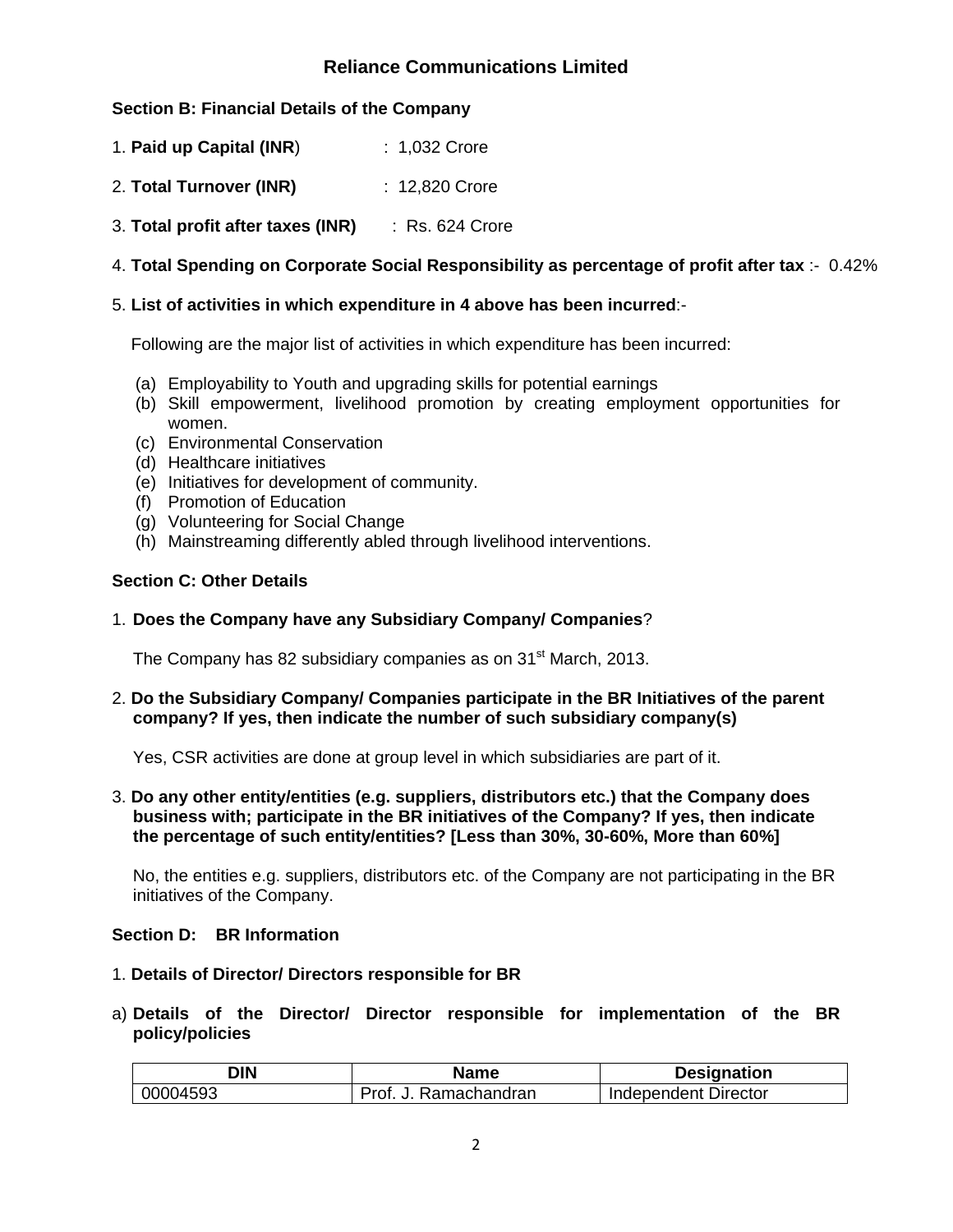# b) **Details of the BR head**

| <b>S. No.</b> | <b>Particulars</b>      | <b>Details</b>                                         |
|---------------|-------------------------|--------------------------------------------------------|
|               | <b>DIN Number</b>       | N. A.                                                  |
|               | Name                    | Mr. Prakash Shenoy                                     |
| 3.            | Designation             | Company Secretary, Manager and Chief Executive officer |
| 4.            | <b>Telephone Number</b> | (022) 303 86286                                        |
| 5.            | e-mail id               | Rcom.investors@relianceada.com                         |

# 2. **Principle-wise (as per NVGs) BR Policy/policies (Reply in Y/N)**

| Principle 1 | Businesses should conduct and govern themselves<br>Ethics,<br>with        |
|-------------|---------------------------------------------------------------------------|
|             | <b>Transparency and Accountability</b>                                    |
| Principle 2 | Businesses should provide goods and services that are safe and contribute |
|             | to sustainability throughout their life cycle                             |
| Principle 3 | Businesses should promote the well being of all employees                 |
| Principle 4 | Businesses should respect the interests of and be responsive towards all  |
|             | stakeholders, especially those who are disadvantaged, vulnerable and      |
|             | marginalized                                                              |
| Principle 5 | Businesses should respect and promote human rights                        |
| Principle 6 | Businesses should respect, protect and make efforts to restore the        |
|             | environment                                                               |
| Principle 7 | Businesses, when engaged in influencing public and regulatory policy,     |
|             | should do so in a responsible manner                                      |
| Principle 8 | Businesses should support inclusive growth and equitable development      |
| Principle 9 | Businesses should engage with and provide value to their customers and    |
|             | consumers in a responsible manner                                         |

| SI. No. | <b>Questions</b>                                                                                                                  | Р                                                     | P              | Р | Р                        | Р | P                                   | P       | Р | Р   |
|---------|-----------------------------------------------------------------------------------------------------------------------------------|-------------------------------------------------------|----------------|---|--------------------------|---|-------------------------------------|---------|---|-----|
|         |                                                                                                                                   |                                                       | $\overline{2}$ | 3 | 4                        | 5 | 6                                   | 7       | 8 | 9   |
| 1.      | Do you have a policy/ policies for                                                                                                | Ý                                                     | Y              | Ÿ | Y                        | Y | Y                                   | Y       | Y | Ý   |
| 2.      | Has the policy being formulated in<br>consultation with the relevant<br>stakeholders?                                             | Ý                                                     | Ÿ              | Y | Ý                        | Y | Y                                   | ٧       |   | Y   |
| 3.      | Does the policy conform to any<br>national /international standards? If<br>yes, specify?                                          | Y                                                     |                | Y |                          | Y | Y                                   |         |   |     |
| 4.      | Has the policy being approved by the<br>Board? Is yes, has it been signed by<br>MD/ owner/ CEO/ appropriate Board<br>Director?    | Y                                                     | Y              | Y | Y                        | Y | Y                                   | Y       | Y | Y   |
| 5.      | Does the company have a specified<br>committee of the Board/<br>Director/Official to oversee the<br>implementation of the policy? | Yes.                                                  |                |   | President - HR           |   | implementation of the policies.     | oversee |   | the |
| 6.      | Indicate the link for the policy to be<br>viewed online?                                                                          |                                                       |                |   | website - www.rcom.co.in |   | Code of conduct is available on our |         |   |     |
| 7.      | Has the policy been formally<br>communicated to all relevant internal<br>and external stakeholders?                               | Yes, Policies have been communicated<br>to concerned. |                |   |                          |   |                                     |         |   |     |
| 8.      | Does the company have in-house<br>structure to implement the<br>policy/policies.                                                  |                                                       |                |   | through President - HR.  |   | Yes, all policies are implemented   |         |   |     |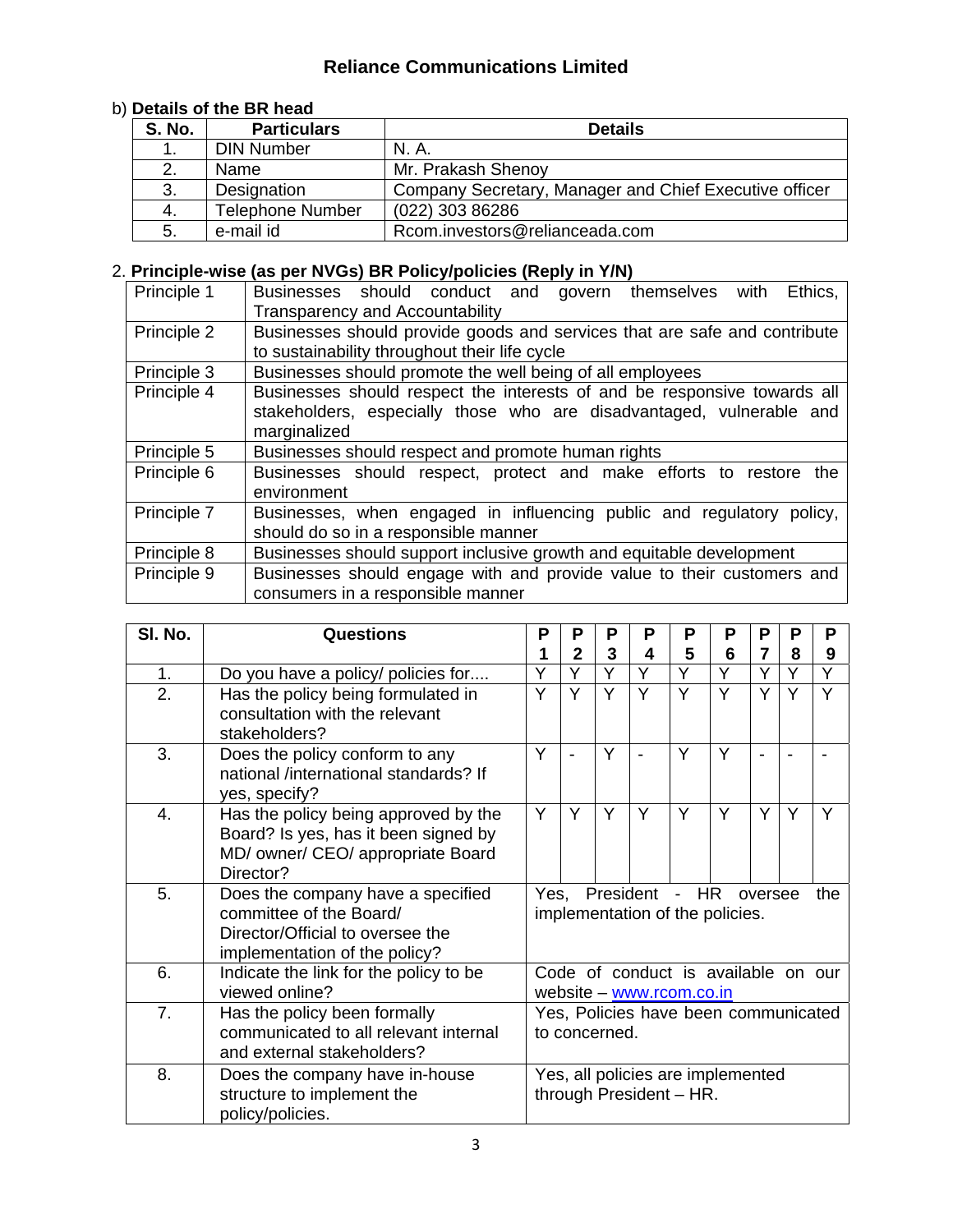| 9.  | Does the Company have a grievance<br>redressal mechanism related to the<br>policy/policies to address<br>stakeholders' grievances related to<br>the policy/policies? | We have a mechanism to redress the<br>grievance of the stakeholder related to<br>policy. They can approach the CEO or<br>the Chairman of Audit Committee. |
|-----|----------------------------------------------------------------------------------------------------------------------------------------------------------------------|-----------------------------------------------------------------------------------------------------------------------------------------------------------|
| 10. | Has the company carried out<br>independent audit/evaluation of the<br>working of this policy by an internal or<br>external agency?                                   | Management Audit<br>Team<br>Our<br>independently evaluates the working of<br>this policies.                                                               |

## 2 a. **If answer to S.No. 1 against any principle, is 'No', please explain why: (Tick up to 2 options)**

| SI. | Questions                                                                                                                                  | P               | P | P | P | P | P | Р | P | P     |
|-----|--------------------------------------------------------------------------------------------------------------------------------------------|-----------------|---|---|---|---|---|---|---|-------|
| No. |                                                                                                                                            |                 | 2 | 3 |   | 5 | 6 |   | 8 | $9\,$ |
| 1.  | The company has not understood the<br><b>Principles</b>                                                                                    |                 |   |   |   |   |   |   |   |       |
| 2.  | The company is not at a stage where it<br>finds itself in a position to formulate and<br>implement the policies on specified<br>principles | Not applicable. |   |   |   |   |   |   |   |       |
| 3.  | The company does not have financial or<br>manpower resources available for the task                                                        |                 |   |   |   |   |   |   |   |       |
| 4.  | It is planned to be done within next 6<br>months                                                                                           |                 |   |   |   |   |   |   |   |       |
| 5.  | It is planned to be done within the next 1<br>year                                                                                         |                 |   |   |   |   |   |   |   |       |
| 6.  | Any other reason (please specify)                                                                                                          |                 |   |   |   |   |   |   |   |       |

## 3. **Governance related to BR**

 **Indicate the frequency with which the Board of Directors, Committee of the Board or CEO to assess the BR performance of the Company. Within 3 months, 3-6 months, Annually, More than 1 year** 

The Chief Executive Officer of the Company periodically reviews the BR performance of the Company.

**Does the Company publish a BR or a Sustainability Report? What is the hyperlink for viewing this report? How frequently it is published?** 

Yes, and will host BRR in its website every year once Annual Report is published.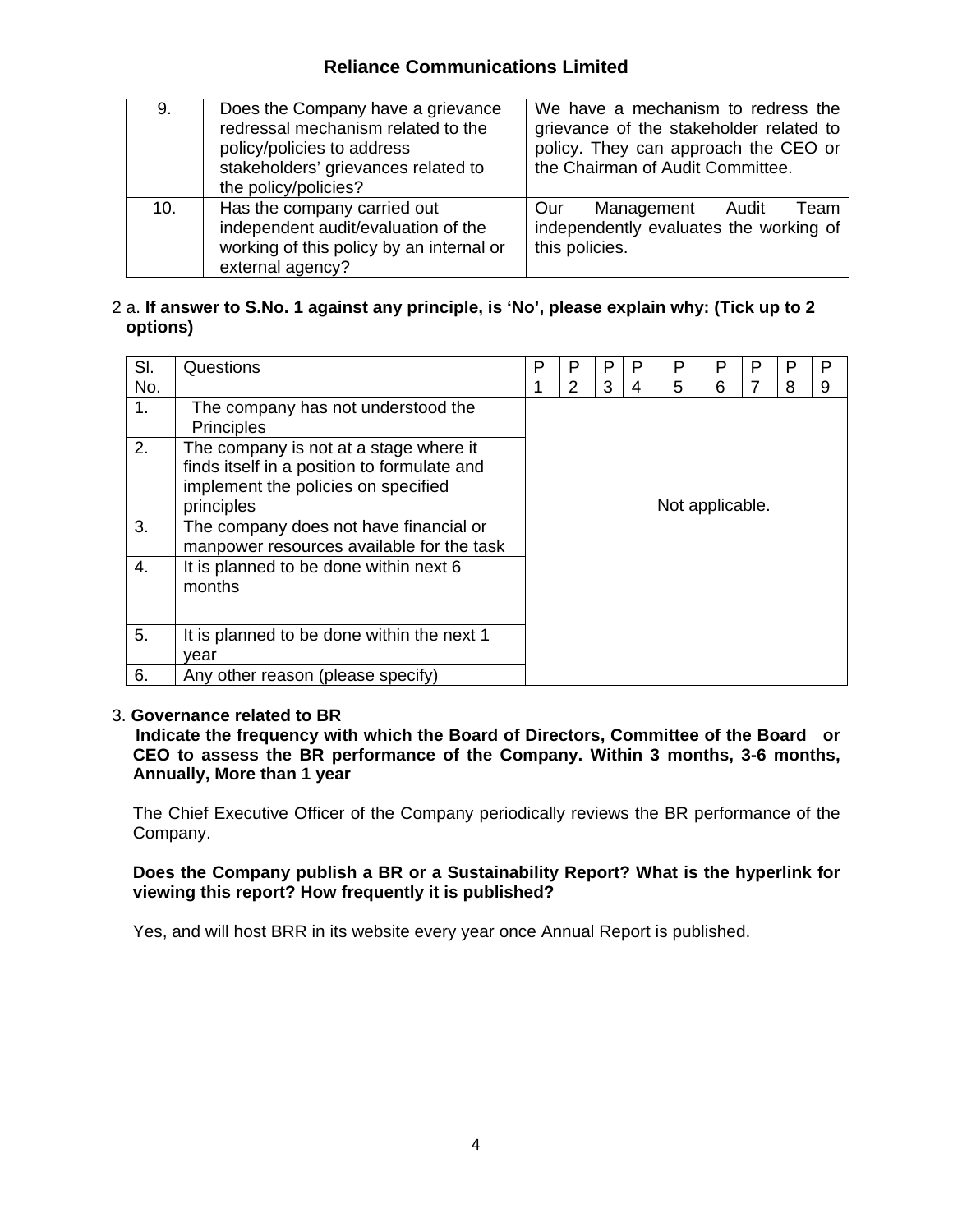## **Section E: Principle-wise performance**

**Principle 1 Businesses should conduct and govern themselves with Ethics, Transparency and Accountability.**

1. **Does the policy relating to ethics, bribery and corruption cover only the company? Yes/ No. Does it extend to the Group/ Joint Ventures/ Suppliers/Contractors/NGOs /Others?** 

The Company considers Corporate Governance as an integral part of good management. The Company's policy relating to ethics, bribery and corruption is covered under Reliance Group Companies Code of Ethics and Business Policies, which are applicable to all personnel of the Company as well as to the (i) Consultants, (ii) Representatives, (iii) Suppliers, (iv) Contractors and (v) Agents dealing with the Company.

2. **How many stakeholder complaints have been received in the past financial year and what percentage was satisfactorily resolved by the management?** *If so, provide details thereof, in about 50 words or so.* 

| <b>Stakeholder Complaints</b>  |                               |                                     |                             |  |  |  |
|--------------------------------|-------------------------------|-------------------------------------|-----------------------------|--|--|--|
| <b>Complaints</b>              | No. of complaints<br>received | No.<br>оf<br>complaints<br>resolved | % of complaints<br>resolved |  |  |  |
| <b>Shareholders Complaints</b> | 100                           | 100                                 | 100%                        |  |  |  |
| <b>Customers Complaints</b>    | 1478120                       | 1462393                             | 99%                         |  |  |  |

### **Principle 2 Businesses should provide goods and services that are safe and contribute to sustainability throughout their life cycle.**

### 1. **List up to 3 of your products or services whose design has incorporated social or environmental concerns, risks and/or opportunities**.

Our Company provides Telecommunications Service through CDMA, GSM and 3G technologies. Our Company also provides Internet Data Centre, Direct-To-Home services and Telecom Infrastructure through subsidiary companies.

The electronic components used in Set-Top-Box (STB) are compliant of Restriction of Hazardous Substances (RoHS). This eliminates harmful impact to the environment.

Another major challenge is to optimize the electricity use at the data center. Normally, data center operation itself involves enormous amount of electricity consumption measured by power usage effectiveness (PUE). The huge electricity consumption has a negative impact on the environment and corporate operating costs. We have been identifying and implementing the technologies, mechanisms at all the data centers to improve the PUE.

Electromagnetic radiation from BTS antenna and noise pollution from usage of Diesel Generator may be considered as an environment concerns. Radiation and noise pollution are within the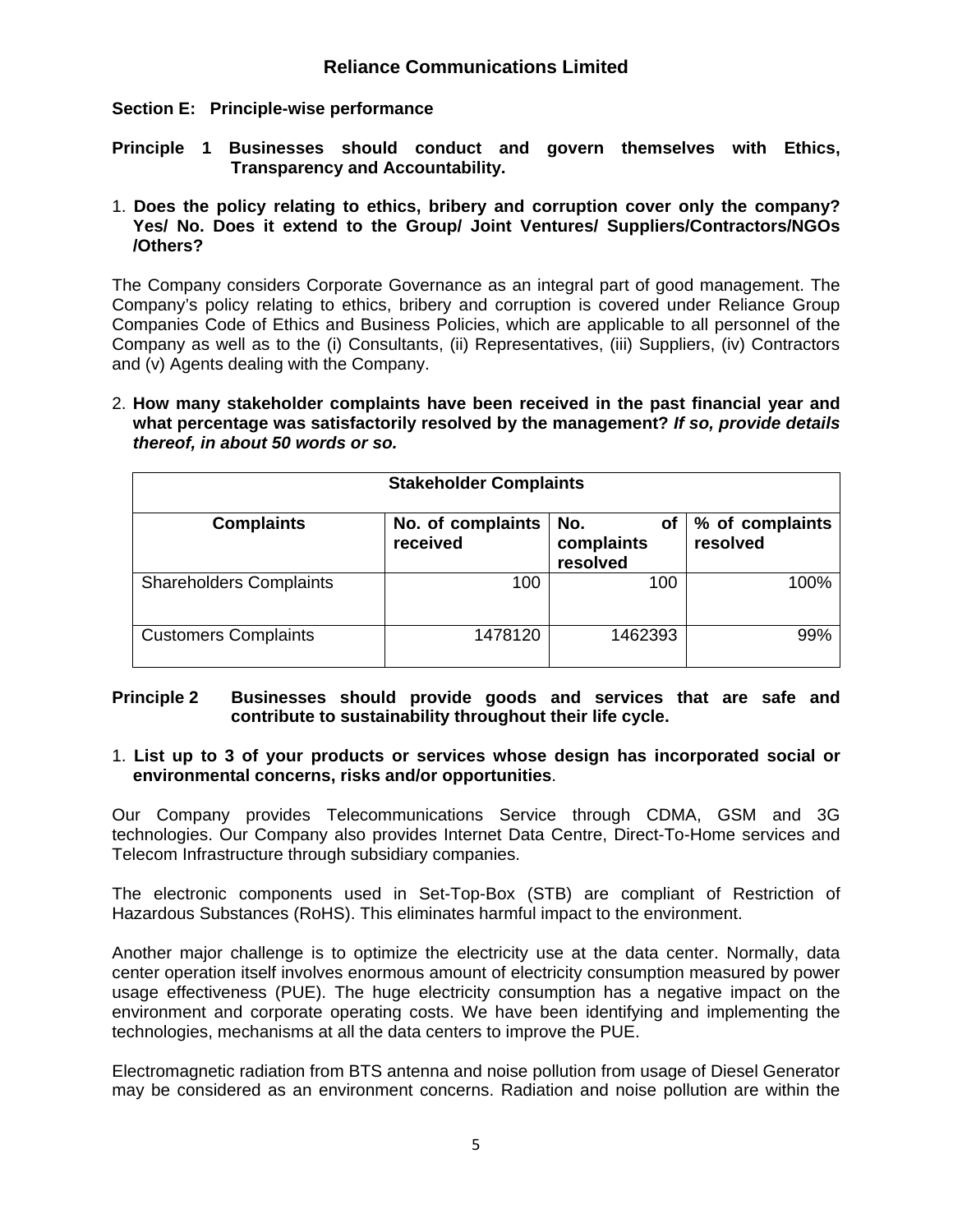permissible limit, but still we are closely monitoring the same and take preventive steps to reduce radiation and noise pollution.

#### 2. **For each such product, provide the following details in respect of resource use (energy, water, raw material etc.) per unit of product (optional):**

The Company's services do not have any broad based impact on energy. Our Internet Data Center (IDC), normally, has a connected load of 5 MW which is being taken from the local grids. Our IDC is in process of implementing the Energy Management System (ISO 50001\_EnMS) at all centers across India. IDC is also planning to implement, Environmental Management System (ISO 14001) and Occupational Health and Safety system (OHSAS 18001).

Spectrum is used for Electromagnetic radiation and Diesel is used in Diesel Generator as a resource. Electromagnetic radiation is measured in unit of RF power transmitted in watt per meter square and Noise pollution emitted from Diesel Generator is measured in terms of dB level.

#### **3. Does the company have procedures in place for sustainable sourcing (including transportation)? i. If yes, what percentage of your inputs was sourced sustainably?**  *Also, provide details thereof, in about 50 words or so.*

Yes, our policy aims to have long term relationship with various vendors. We have detailed procedures for finalization of prospective vendors, which includes techno commercial analysis, vendor's financial strength, market share, past track record etc. All vendors providing goods/ services have to comply with the local laws. While selecting a product, efforts are put on environment friendliness, low power consumption, EMF radiation monitoring / testing etc.

At present around 60% of our inputs are sourced sustainably.

### 4. **Has the company taken any steps to procure goods and services from local & small producers, including communities surrounding their place of work? If yes, what steps have been taken to improve their capacity and capability of local and small vendors?**

We support and encourage local vendors for ensuing positive impact of sourcing resources. The local vendors were used for small civil related jobs, fiber related services, sign boards, local supply of materials, material handling, housekeeping, etc. We have appointed local service providers whose job is to give after sales service to the customers. These service providers are given regular training so as to optimize their capacity and capabilities.

#### 5. **Does the company have a mechanism to recycle products and waste? If yes what is the percentage of recycling of products and waste (separately as <5%, 5-10%, >10%). Also, provide details thereof, in about 50 words or so.**

Yes, Company has well established process for disposal of Products Waste, e.g. Telecom End of Life Batteries though Battery OEMs and Electronics waste are being disposed off through scrap vendors after proper disposal certificates are being taken from the vendors.

Our IDC is in process of developing the Environmental management system, the mechanisms to utilize the waste, recycle products, waste to energy, renewable energy sources would be in place and will be implemented by the mid of 2013.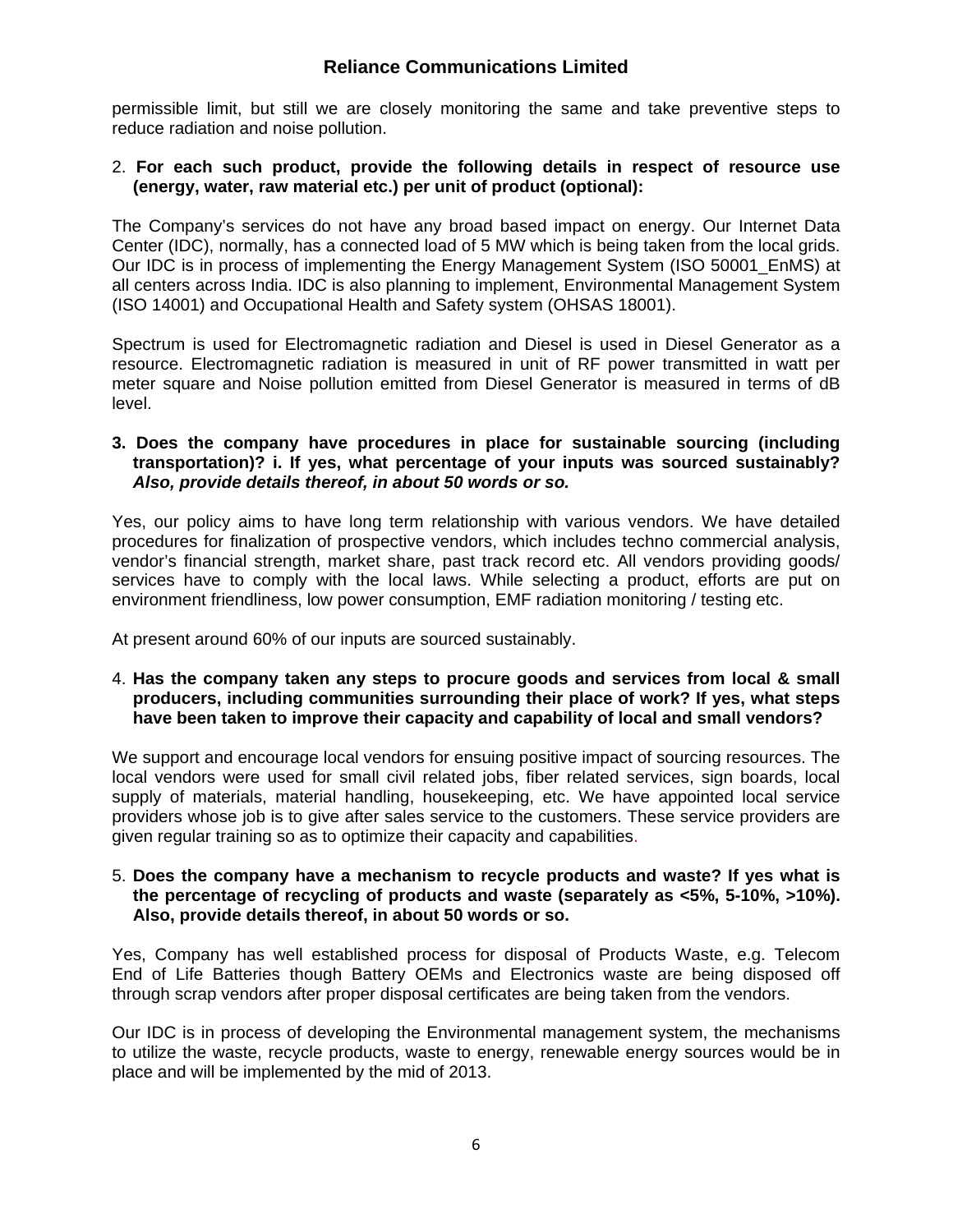We also re-use the STBs by refurbishing them. At present, around 20% of new Installations are from the refurbished lot.

# **Principle 3 Businesses should promote the well being of all employees.**

1. **Please indicate the Total number of employees**.

The total numbers of employees were 18,070 on rolls as on March 31, 2013.

2. **Please indicate the Total number of employees hired on temporary/contractual/casual basis**.

There are total 12,739 employees**.** 

3. **Please indicate the Number of permanent women employees**.

There are 2,949 women employees on the rolls of the Company.

- 4. **Please indicate the Number of permanent employees with disabilities** There are 32 employees with disabilities.
- 5. **Do you have an employee association that is recognized by management**. No
- 6. **What percentage of your permanent employees is members of this recognized employee association?** Not Applicable
- 7. **Please indicate the Number of complaints relating to child labour, forced labour, involuntary labour, sexual harassment in the last financial year and pending, as on the end of the financial year**.

| SI.<br>No. | Category                                           | No. of complaints filed<br>during the financial year                                                | No. of complaints<br>pending as on<br>end of the<br>financial year |
|------------|----------------------------------------------------|-----------------------------------------------------------------------------------------------------|--------------------------------------------------------------------|
| 1.         | Child labour/ forced labour/<br>involuntary labour | The Company does not hire<br>Child labour, forced labour or<br>involuntary labour.<br>No Complaint. | Not Applicable                                                     |
| 2.         | Sexual harassment                                  | No case reported.                                                                                   | Not Applicable.                                                    |
| 3.         | Discriminatory employment                          | There is no discrimination in<br>the recruitment process of<br>the Company.                         | Not Applicable                                                     |

### 8. **Safety and skill up-gradation training provided to following percentage of under mentioned employees in the last year?**

- Permanent Employees 23% • Permanent Women Employees - 22% • Casual/Temporary/Contractual Employees - 16%
- Employees with Disabilities **Fig. 1.4 Employees** with Disabilities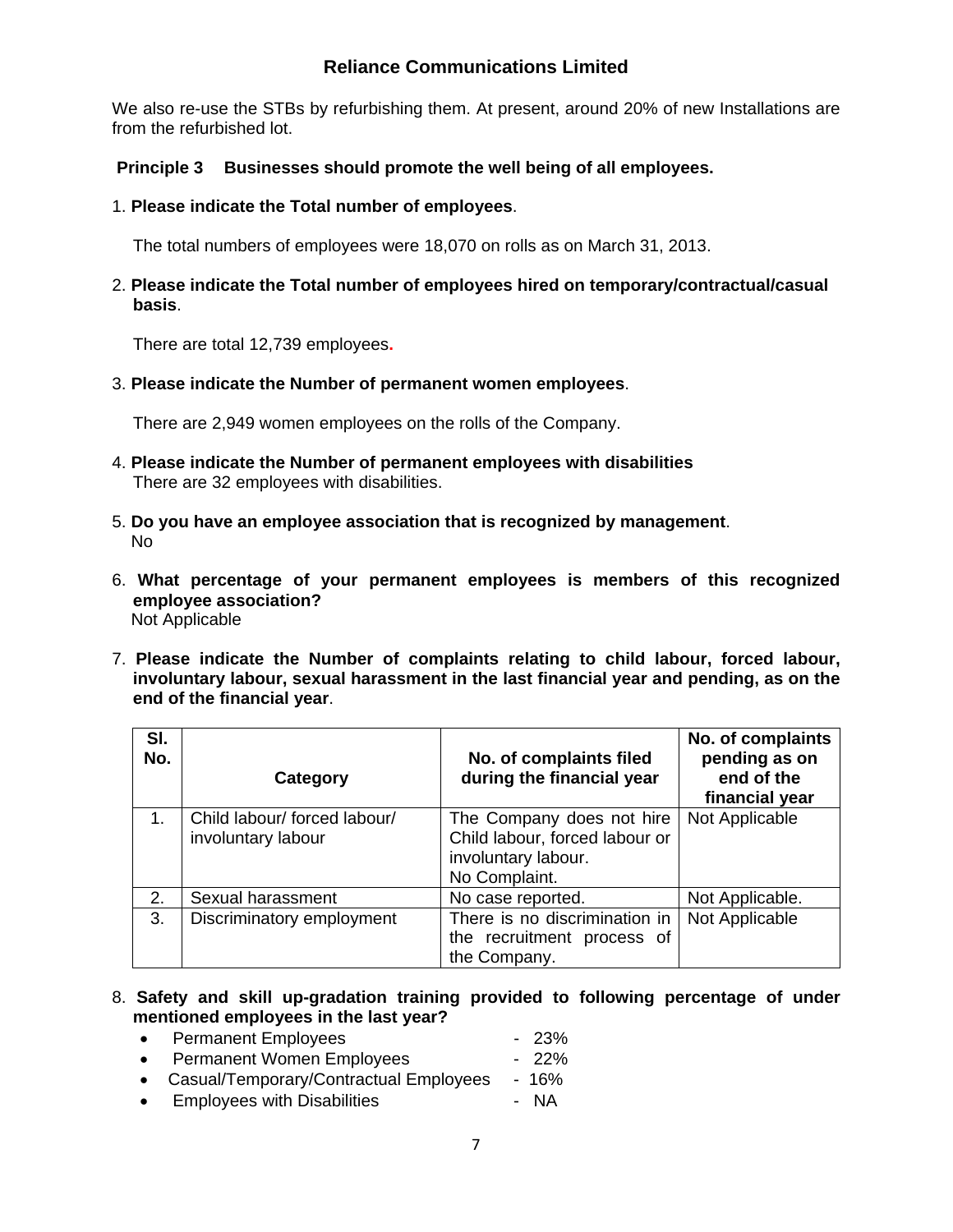- **Principle 4 Businesses should respect the interests of and be responsive towards all stakeholders, especially those who are disadvantaged, vulnerable and marginalized.**
- 1. **Has the company mapped its internal and external stakeholders? Yes/No**  Yes
- 2. **Out of the above, has the company identified the disadvantaged, vulnerable & marginalized stakeholders**.

Yes. The Company has identified the disadvantaged, vulnerable and marginalized stakeholders.

3. **Are there any special initiatives taken by the company to engage with the disadvantaged, vulnerable and marginalized stakeholders. If so, provide details thereof, in about 50 words or so.**

Our philosophy of corporate sustainability is founded on three pillars - our people, processes and services. "Reliance ASHA" is our Company's endeavor to create comprehensive rehabilitation opportunities for individuals with disabilities, so as to facilitate their integration into the mainstream of the society. The mandate of the program is to enrich the life of individuals with disabilities, provide them with financial stability as well as create platforms for interfacing individuals and community in partnership with Army, AWWA and ASHA schools**.** 

### **Principle 5 Businesses should respect and promote human rights**

#### 1. **Does the policy of the company on human rights cover only the company or extend to the Group/ Joint Ventures/ Suppliers/Contractors/N GOs/ Others?**

Most of the aspects of human policy are covered in our Reliance Group Companies Code of Ethics and Business Policies. We respect human rights. All the labor related laws are based on human rights principle, which we follow consistently. We provide equal opportunity to all the sections of the society without any discrimination. We are in process of formulating the Ombudsman Policy of the Company on human rights.

### 2. **How many stakeholder complaints have been received in the past financial year and what percent was satisfactorily resolved by the management**?

Please refer our response to Principle No.1.

### **Principle 6 Businesses should respect, protect and make efforts to restore the environment.**

### 1. **Does the policy related to Principle 6 cover only the company or extends to the Group/Joint Ventures/Suppliers/Contractors/NGOs/others**.

Our companies in the group are committed to achieve the global standards of health, safety and environment. We believe in sharing process and product innovations within the group and extending its benefits to the Industry. We believe in safeguarding environment for long term. Reliance Group Companies Code of Ethics and Business Policies is applicable to all personnel of the Company as well as to the Consultants, Representatives, Suppliers, Contractors and Agents dealing with the Company.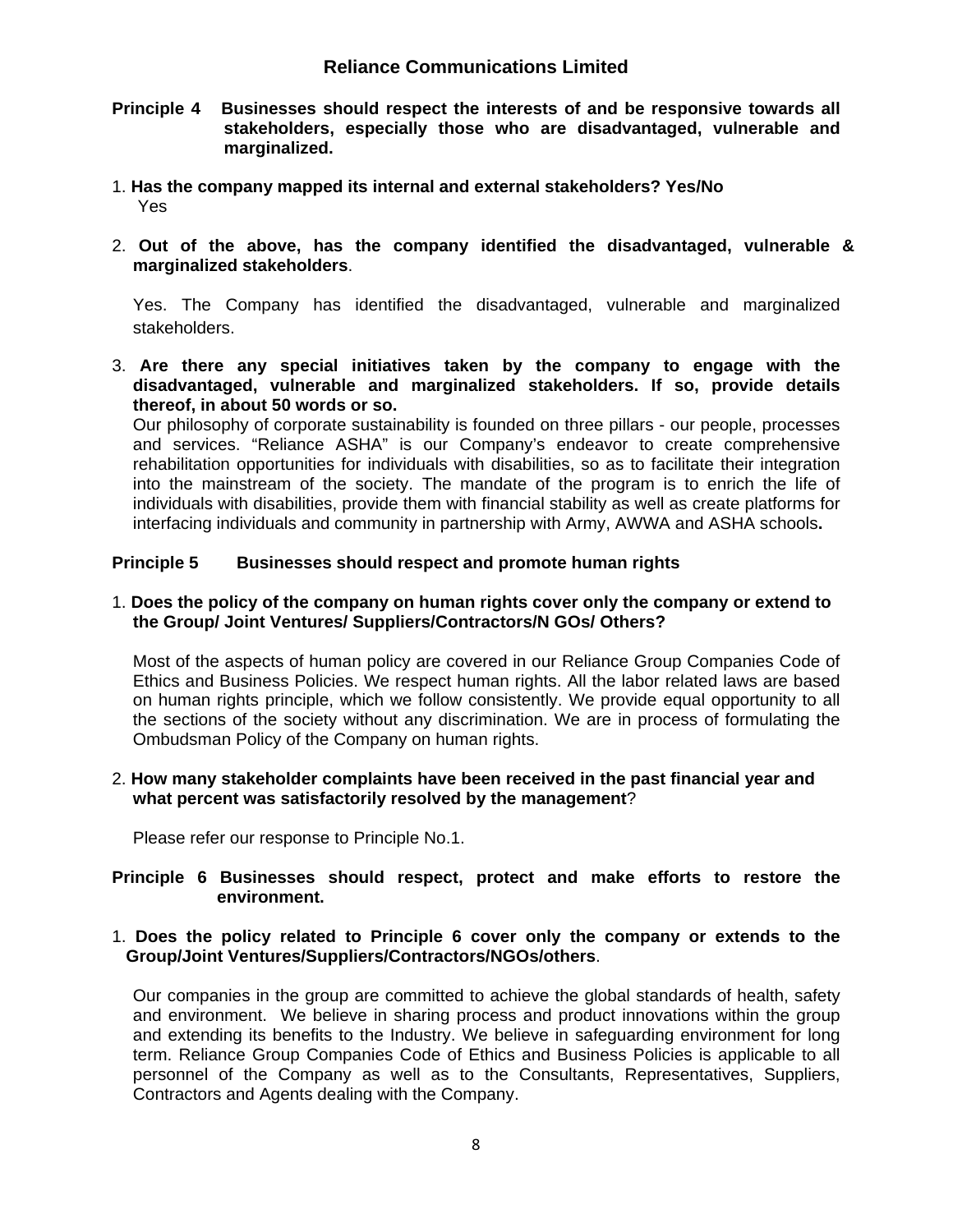#### 2. **Does the company have strategies/ initiatives to address global environmental issues such as climate change, global warming, etc? Y/N. If yes, please give hyperlink for webpage etc.**

Yes, the Company has taken the initiatives on Green telecom such as :- (i) Usage of renewable energy with solar panels, (ii) Usage of newly developed batteries to reduce fuel consumption at telecom sites and thereby reducing CO2 emission etc. Hyperlink is not available.

## 3. **Does the company identify and assess potential environmental risks? Y/ N**

Yes. Reduction of Carbon Emission is being implemented by the Company by deploying High Efficient Batteries and Energy Conservation measures such as Sourcing Power through Green resource e.g. Solar and RESCO Model.

We have also identified and assess potential environmental risks as follows:

- 1. Electro-Magnetic Radiation: We comply with EMF norms released by DOT.
- 2. Tower Structure safety: Towers are deployed on the basis of Wind Zone compliance.
- 3. Lighting arrester and earthling are also used for tower safety.
- 4. Towers are complied with fire safety norms and practices.
- 5. Surplus electronics equipments not in use are sold and we follow the e-waste process to dispose of these equipments.

#### 4. **Does the company have any project related to Clean Development Mechanism? If so, provide details thereof, in about 50 words or so. Also, if Yes, whether any environmental compliance report is filed**?

The Company has undertaken the following projects related to Clean Development Mechanism –

- a) Initiatives on Green telecom with focus on (i) Renewable energy like solar, (ii) Newly developed batteries to reduce fuel consumption on telecom sites and thereby , reducing CO2 emission.
- b) Guidelines on TRAI for CO2 reduction have been released and compliance report was submitted.
- c) BTS runs on minimal power consumption mode based on actual traffic.

### 5. **Has the company undertaken any other initiatives on – clean technology, energy efficiency, renewable energy, etc. Y/ N. If yes, please give hyperlink for web page etc.**

Yes. Company has deployed High Efficient Batteries and Energy Conservation measures such as Sourcing Power through Green resource e.g. Solar and RESCO Model. Company has also taken up measures in reducing / removing use of Air-conditioners for Telecom BTS Sites by converting Sites to Outdoor category. Initiatives on Green telecom such as (i) renewable energy with solar panels, (ii) usage of high efficient batteries and (iii) DC power are supplied to reduce fuel consumption on telecom sites (iv) reduction of CO2 emission is being planned for 5000 sites.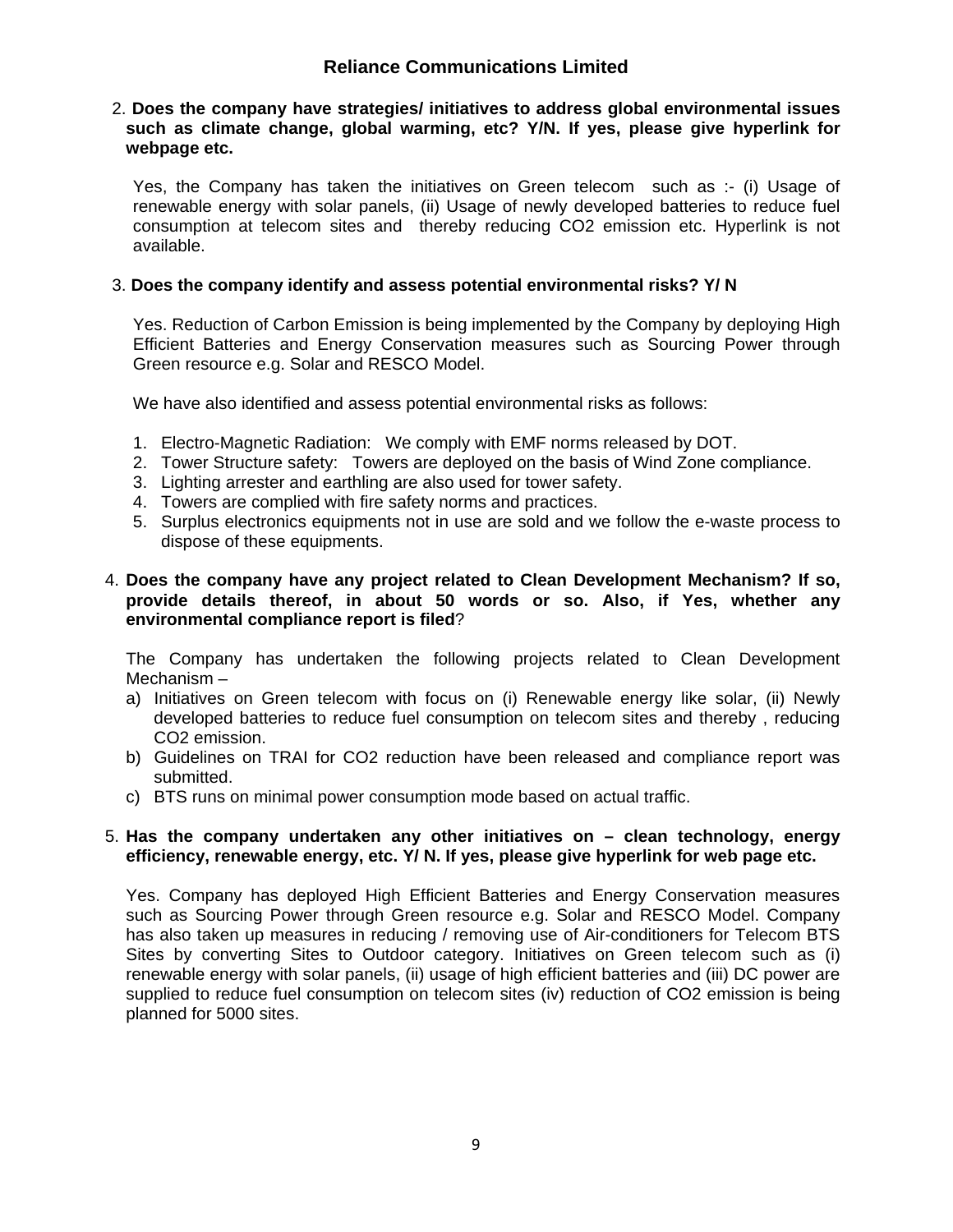### 6. **Are the Emissions/Waste generated by the company within the permissible limits given by CPCB/SPCB for the financial year being reported?**

CPCB/ SPCB is not applicable for Telecommunication Network. We comply with the regulatory requirement as released by DOT from time to time. We are continuously reducing the carbon foot printing of IDC by reducing the CO2 emissions year by year.

### 7. **Number of show cause/ legal notices received from CPCB/SPCB which are pending (i.e. not resolved to satisfaction) as on end of Financial Year**.

Not received any notice from CPCB/ SPCB.

## **Principle 7 Businesses, when engaged in influencing public and regulatory policy, should do so in a responsible manner.**

### 1. **Is your company a member of any trade and chamber or association? If Yes, Name only those major ones that your business deals with:**

 Yes, we are the members of some prestigious trade association. The major associations are as follows:

- a. Association of Unified Telecom Service Providers of India (AUSPI)
- b. Tele Management Forum
- c. Tower and Infrastructure Providers Association (TAIPA)
- c. Internet Service Providers Association of India (ISPAI)
- e. National Association of Software & Service Companies (NASSCOM)

### 2. **Have you advocated/lobbied through above associations for the advancement or improvement of public good? Yes/No; if yes specify the broad areas (drop box: Governance and Administration, Economic Reforms, Inclusive Development Policies, Energy security, Water, Food Security, Sustainable Business Principles, Others)**

The industry associations take up the issues faced by the industry to the Policy makers to enable us to provide quality telecom services to the subscribers. TAIPA has been following up on the issue of permission for towers, right of way, renewable energy etc.

## **Principle 8 Businesses should support inclusive growth and equitable development**

### 1. **Does the company have specified programmes/ initiatives/projects in pursuit of the policy related to Principle 8? If yes details thereof**.

We as a group envisage nourishing and sustaining the ecosystems in which we operate by aiming for growth through sustainable development. Our philosophy of corporate sustainability is founded on three pillars - our people, processes and services. For us, engagement with our stakeholders is an integral part of developing business strategy, understanding the impact, and future plans and priorities to help in building more capable and vibrant communities. Embodied in the value system of the Reliance is a vision to give millions the power to shape their destiny, the means to realize their full potential and a commitment to being a socially responsible entity.

The Company has undertaken several initiatives to support inclusive growth and equitable development towards CSR Policy for social and economical development. Major initiatives are as under: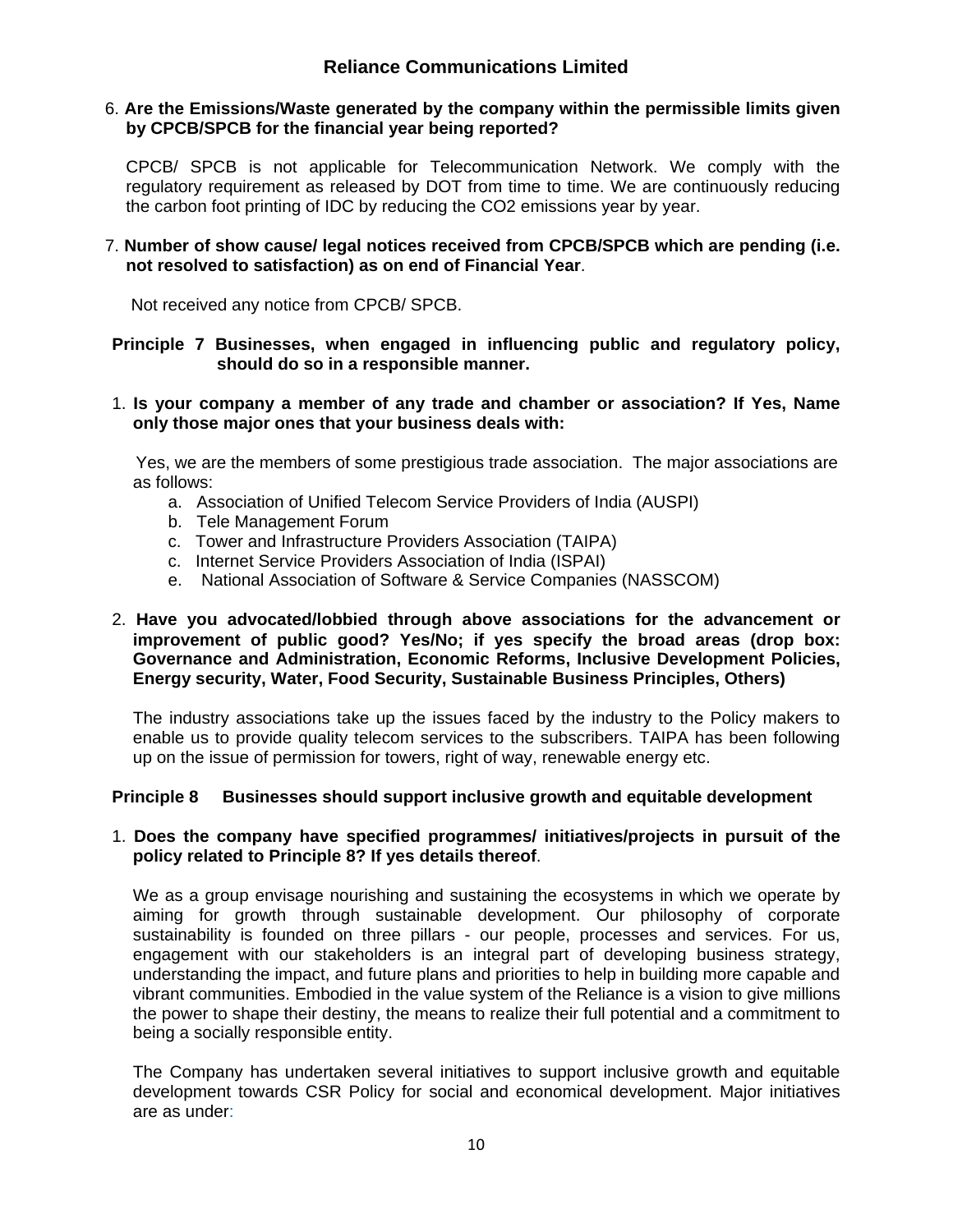- a. PRAYAG To provide grass-root advancement to Youth aspiring growth, offering employability skills to unemployed, under employed slum youth of India by upgrading the skill and earning potential through focused classroom learning. Successfully trained 2,100 youth of which 45% of them comprise of female students.
- b. Project Swavlambhan We focus on the need to create a pool of self-reliant and empowered women members through a series of interventions in the area of skill building, livelihood, awareness on women specific issues. The projects are based around areas of our business operations and deliver value through the model of cocreation. We have implemented our program in West Bengal. The aim is to create a platform to achieve dual objectives of skill empowerment and livelihood promotion for creating self reliant group.
- c. Reliance ASHA Reliance ASHA is our endeavor to create comprehensive rehabilitation opportunities for individuals with disabilities, so as to facilitate their integration into the mainstream of the society. The mandate of the program is to enrich the life of individuals with disabilities, provide them with financial stability as well as create platforms for interfacing individuals and community.
- d. Little Genius Programs like *e-shikshit and* Cyber women, whereby through Internet literacy programs being organized for underprivileged children to bridge the digital divide of government schools and orphanages across India.
- e. Green Minutes Part of our GreenMile program, the aim is to build in green process across our operations. The first initiative rolled out across the country was promoting ebill registration amongst the customers from the traditional billing and in return take a step towards conserving our natural resources that is paper and trees.
- f. Green Mile The objective is to build in green process across our operations. As part of the larger mission by UNEP, we have planted more than 4,000 saplings across 14 states in India and saved around 2,000 trees.
- g. Employee volunteering is integrated with our CSR framework and focuses on selfless voluntary services offered by our employees with enabling support, motivation and facilitation from the Company. We have created an active volunteer base of 1,900 employees contributing 20,000 man hours in the areas of health, education, employability and environment.
- h. Awareness campaigns for spreading social awareness messages across India covering issues like save the girl child, promoting voluntary blood donation, safety, women empowerment etc.
- i. Organising blood donations campaigns Our group has contributed more than one lac units of bold form 100 cities over the last few years.

## 2. **Are the programmes/ projects undertaken through in-house team/own foundation/external NGO/government structures/any other organization?**

Driven by our belief that the whole is greater than the sum of its parts, all our CSR activities across the group are aligned under one umbrella: the Group CSR forum which is the helm for strategy, planning and integration of functional learning. The forum facilitates cross-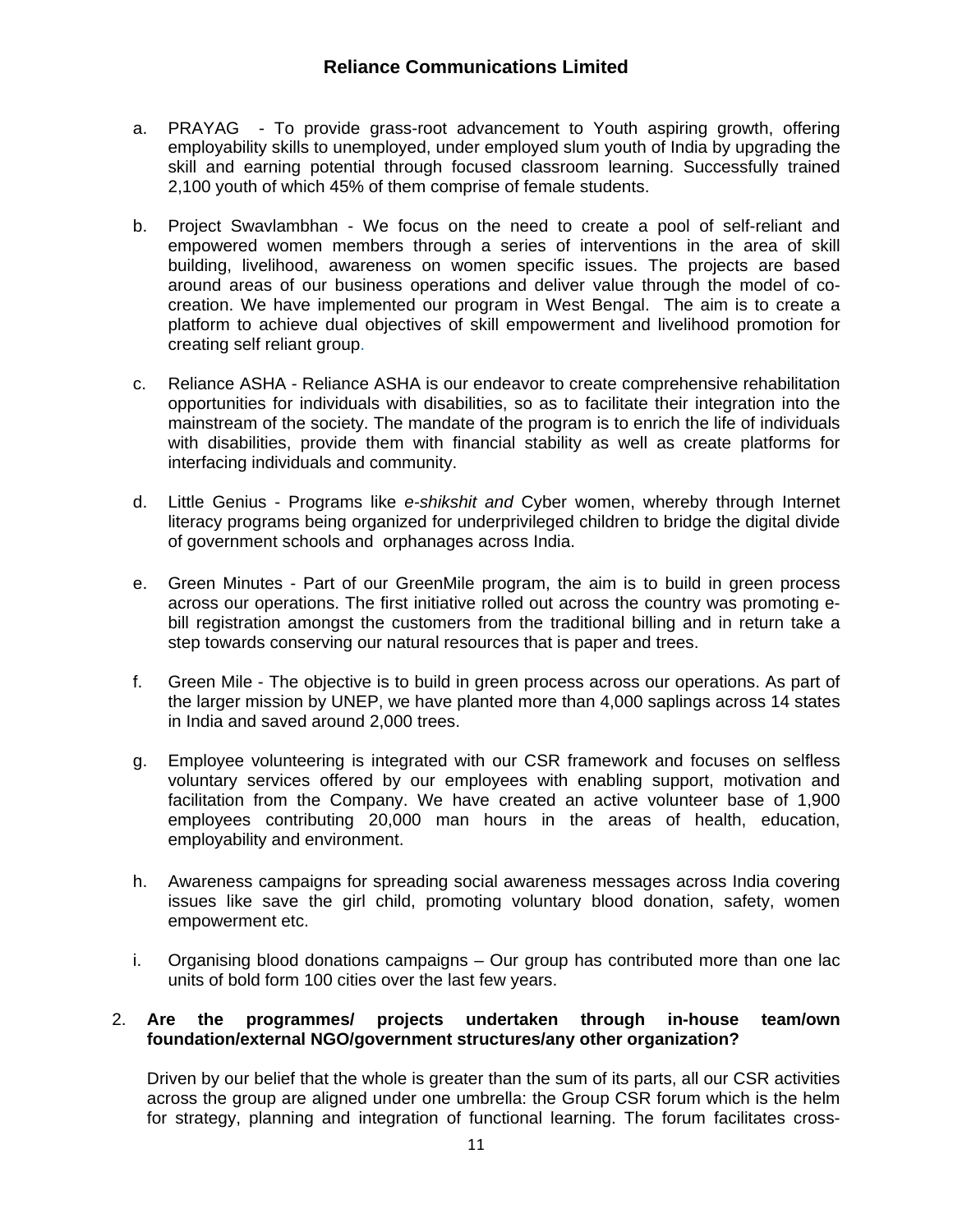functional, cross-geographical learning and brings in operational and methodological efficiency at every level within the CSR ambit across the Group companies.

We also partner with external NGO/ institutions in achieving the developmental goals, by actively engaging along with them for rolling out various social plans and interventions thus co-creating socio-economic value adds within the earmarked communities. We have a partnership with 108 organizations from across the country for the purpose of implementation support, environment building etc.

## **3. Have you done any impact assessment of your initiative?**

With a view to enhancing the effectiveness of the CSR projects and initiatives, feedback is obtained on regular basis from the concerned stakeholders, including the target beneficiaries of the CSR projects. Feedback is collated and appropriately analysed for refining future CSR projects.

Also, impact analysis of each and every CSR activity is carried out on a regular basis.

### 4. **What is your company's direct contribution to community development projects-Amount in INR and the details of the projects undertaken**.

We have incurred various expenditure towards community development, education, healthcare, livelihood support, rural development, environment safety etc. aggregating to Rs. 2.59 crore during the year 2012-13.

#### **5. Have you taken steps to ensure that this community development initiative is successfully adopted by the community? Please explain in 50 words, or so.**

We believe in creating synergies with our partners in growth and success: the communities. We are committed to augment the overall economic and social development around the local communities where we operate by discharging our social responsibilities in a sustainable manner. This is undertaken by initiating meaningful grassroots participation with local bodies/institutions/NGOs to support and augment interventions in areas undertaking Stakeholder Engagement to identify their perceived needs. We also bring in the representatives of our beneficiary pool annually once to our offices for a day to revisit our journey and its outcomes along with other grassroot partners. This endeavor is undertaken at the Circle level across all our offices**.** 

#### **Principle 9 Businesses should engage with and provide value to their customers and consumers in a responsible manner.**

### 1. **What percentage of customer complaints/consumer cases are pending as on the end of financial year**.

As on 31<sup>st</sup> March, 2013, there were 1% complaints of customers pending and same was resolved on or before 6<sup>th</sup> April 2013.

### 2. **Does the company display product information on the product label, over and above what is mandated as per local laws? Yes/No/N.A. /Remarks (additional information)**

Beyond mandatory details such as name of the company, address etc. we also display brand name / product specifications / visuals etc. on product packaging.